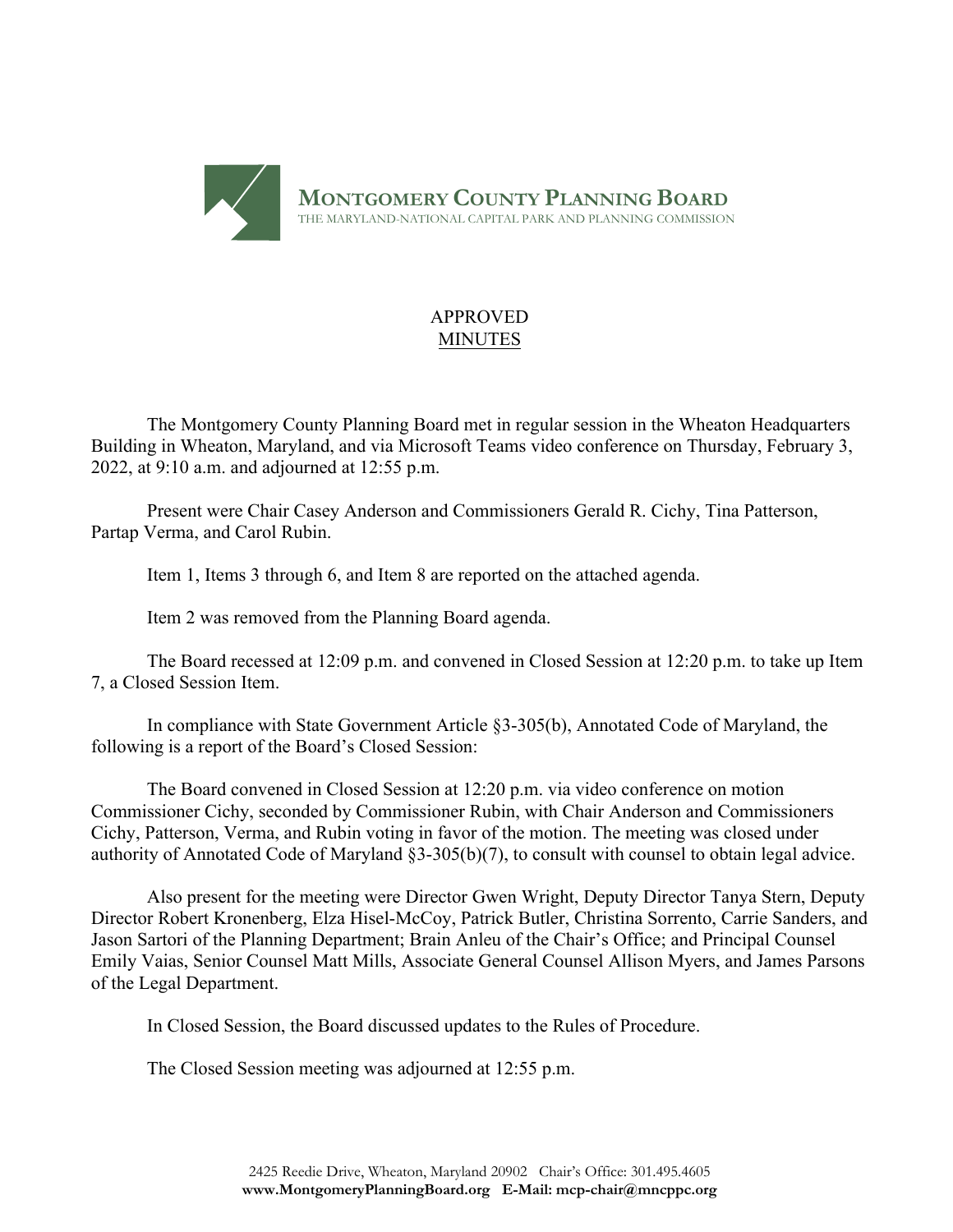MCPB, 2-3-22, APPROVED

There being no further business, the meeting was adjourned at 12:55 p.m. The next regular meeting of the Planning Board will be held on Thursday, February 10, 2022, in the Wheaton Headquarters Building in Wheaton, Maryland, and via video conference.

James J. Parsons

Sr. Technical Writer/Editor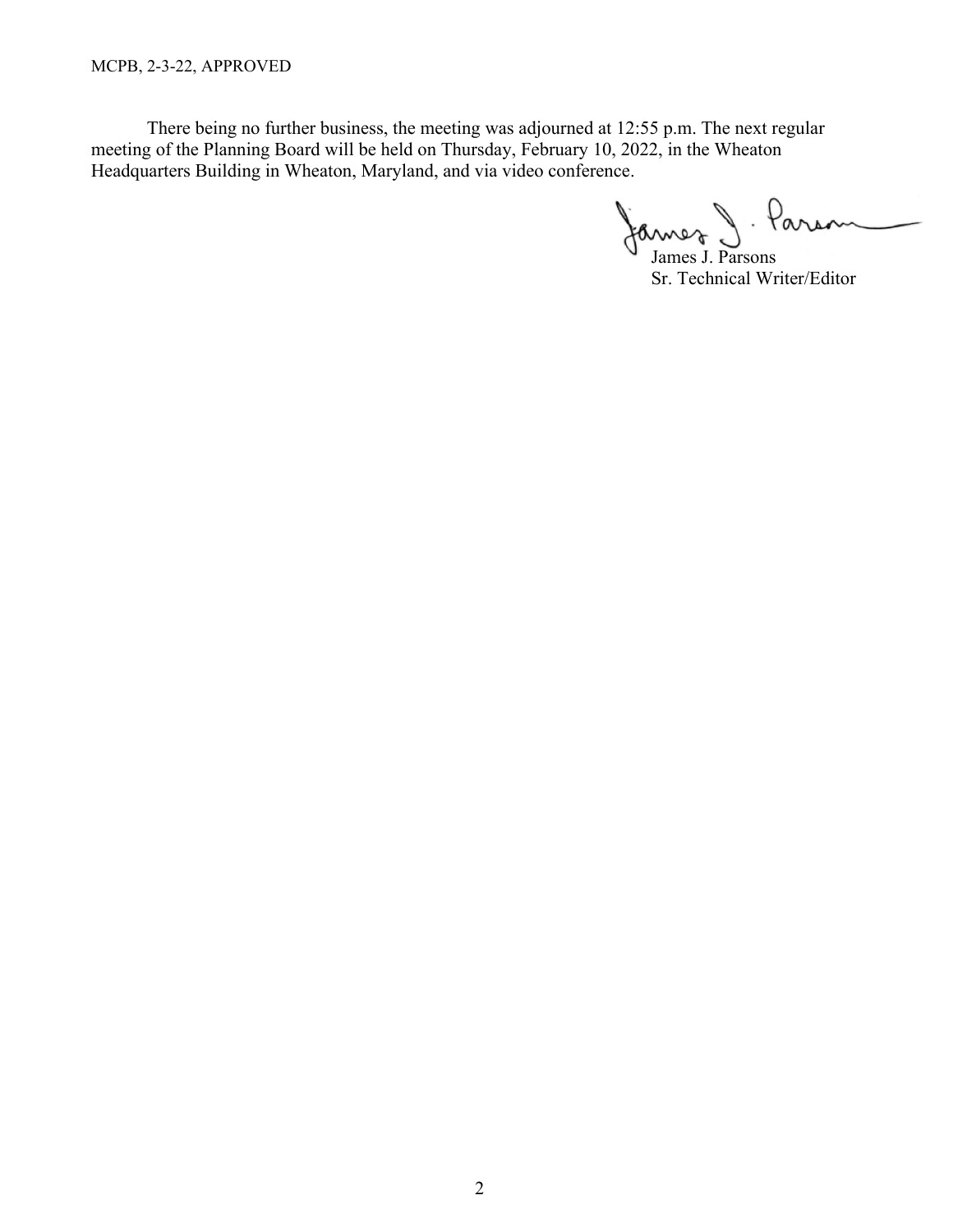**Thursday, February 3, 2022** 2425 Reedie Drive Wheaton, MD 20902 301-495-4605

# **1. Consent Agenda**

# **\*A. Adoption of Resolutions**

1. Neelsville Middle School Final FCP MR2022007 – MCPB No. 22-117

2. 23126 Frederick Road (Lovedale Montessori) WQP CU202105 – MCPB No. 21-032

# **BOARD ACTION**

| <b>Motion:</b> | <b>1. CICHY/RUBIN</b>                              |
|----------------|----------------------------------------------------|
|                | 2. CICHY/VERMA                                     |
| Vote:          |                                                    |
| Yea:           | $1.5 - 0$                                          |
|                | $2.4 - 0 - 1$                                      |
| Nay:           |                                                    |
| Other:         | 2. RUBIN ABSTAINED                                 |
| <b>Action:</b> | Adopted the Resolutions cited above, as submitted. |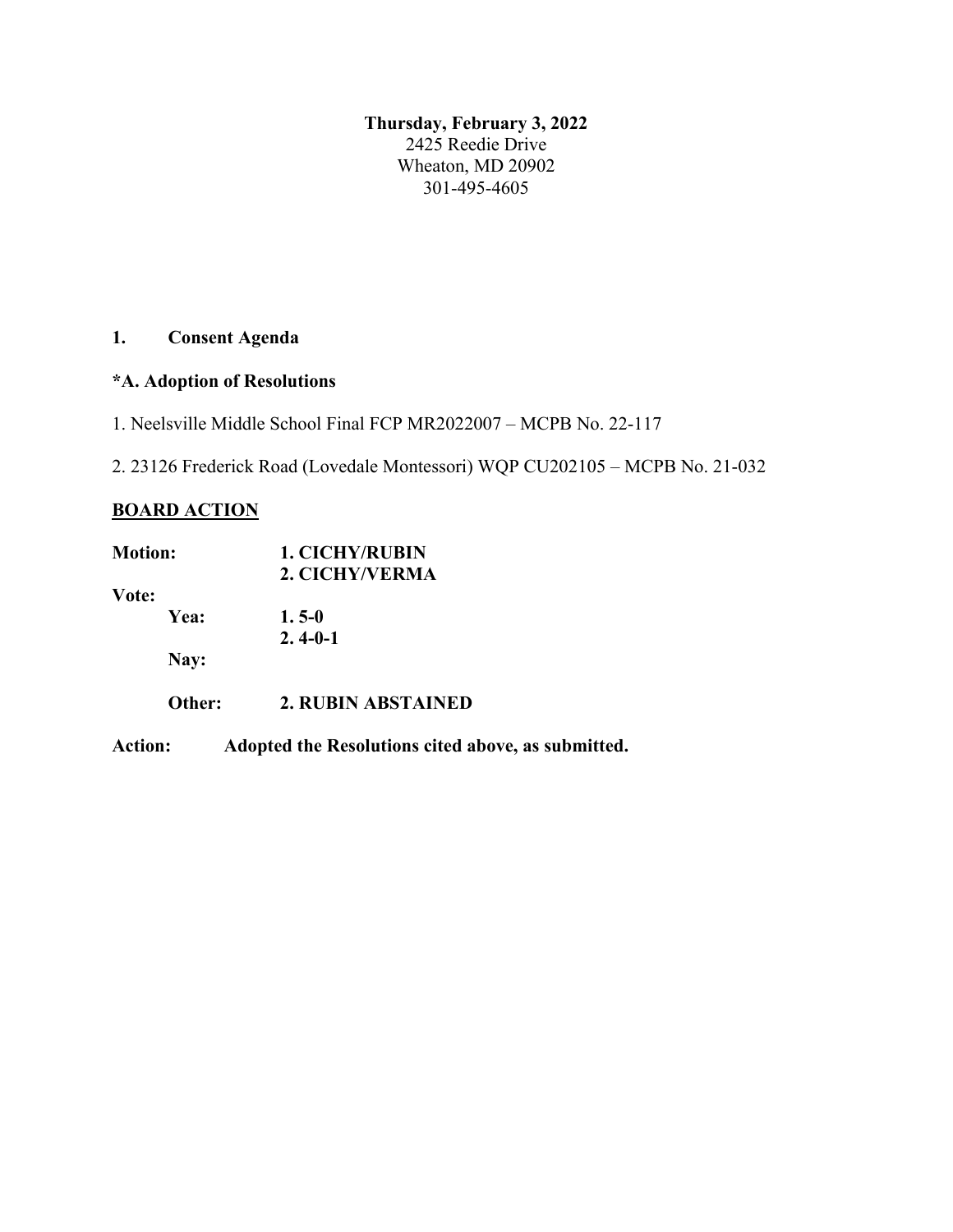### **\*B. Record Plats**

#### **Subdivision Plat No. 220160740, Brookeshire**

RNC zone; 2 lots; located on the west side of Winter Morning Way, 250 feet south of Old Baltimore Road; Olney Master Plan. *Staff Recommendation: Approval*

**\_\_\_\_\_\_\_\_\_\_\_\_\_\_\_\_\_\_\_\_\_\_\_\_\_\_\_\_\_\_\_\_\_\_\_\_\_\_\_\_\_\_\_\_\_\_\_\_\_\_\_\_\_\_\_\_\_\_\_\_\_\_\_\_\_\_\_\_\_\_\_\_\_\_\_\_\_\_**

#### **Subdivision Plat No. 220200310 - 220200320, Brothers Grove**

TF-5 zone; 50 lots, 14 parcels, 1 outlot; located on the east side of Frederick Road (MD 355), 600 feet north of Shawnee Lane; Clarksburg Master Plan. *Staff Recommendation: Approval*

#### **Subdivision Plat No. 220220120, Kefauver Tract - Bradley Hills**

R-200 zone; 1 lot; located on the south side of Bradley Boulevard (MD 191), 200 feet west of Oak Forest Lane; Bethesda-Chevy Chase Master Plan. *Staff Recommendation: Approval*

## **BOARD ACTION**

| <b>Motion:</b> |        | <b>CICHY/RUBIN</b> |
|----------------|--------|--------------------|
| Vote:          | Yea:   | $5-0$              |
|                | Nay:   |                    |
|                | Other: |                    |
|                |        |                    |

**Action: Approved staff recommendation for approval of the Record Plats cited above, as submitted.**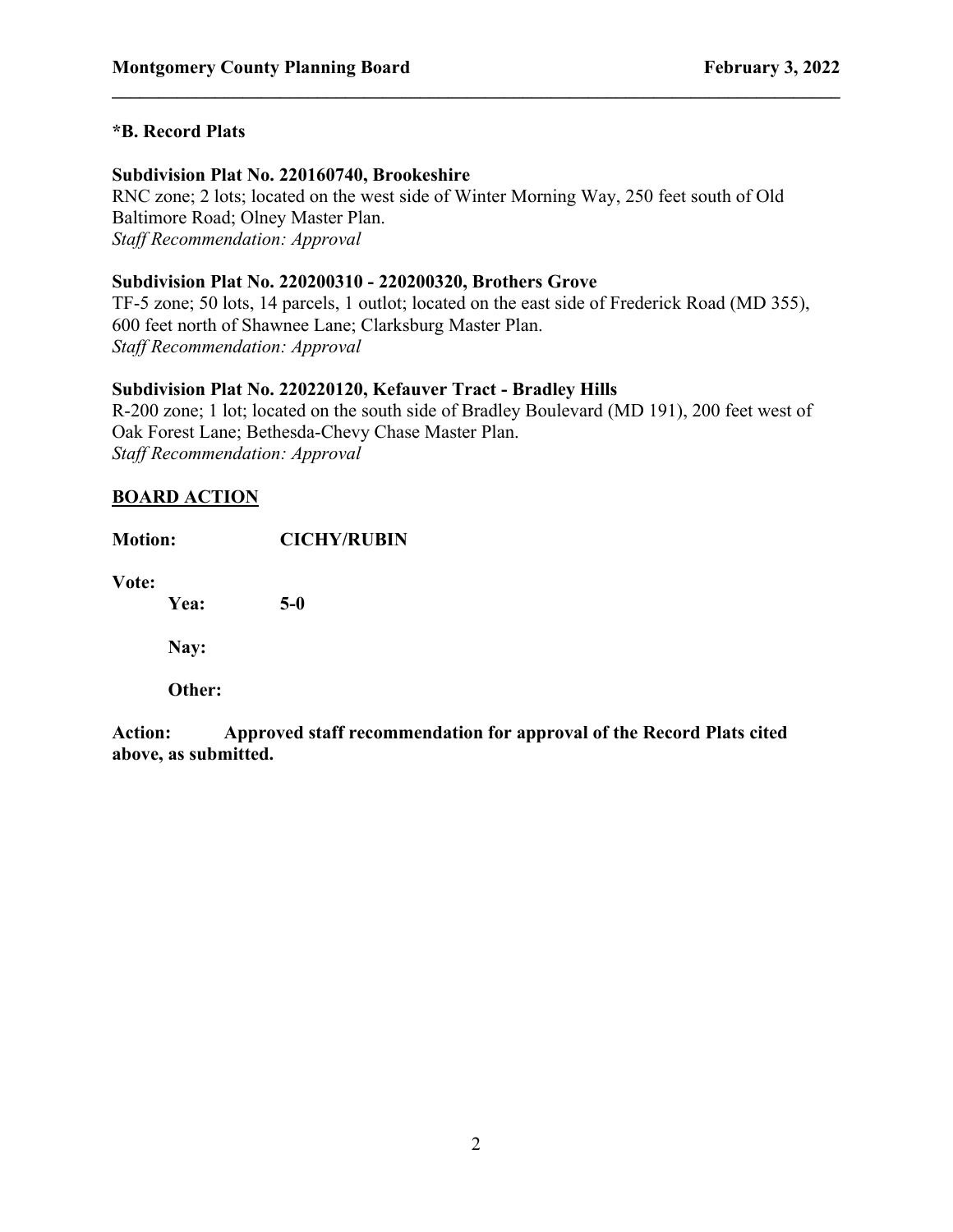# **\*C. Other Consent Items**

**1. Wildwood Manor Shopping Center - Part of Parcel C, Preliminary Plan 11989271D and Site Plan 82008024C, Regulatory Extension Request No. 2**---Request to extend the regulatory review period for Preliminary Plan 11989271D and Site Plan 82008024C from February 3, 2022 to March 3, 2022 on 3.49 acres of land in the CRT-1.25, C-0.5, R-0.75, H-50 Zone; located at 10401 Old Georgetown Road, Bethesda; within the 2017 Rock Spring Master Plan area. *Staff Recommendation: Approval of the Extension Request*

**\_\_\_\_\_\_\_\_\_\_\_\_\_\_\_\_\_\_\_\_\_\_\_\_\_\_\_\_\_\_\_\_\_\_\_\_\_\_\_\_\_\_\_\_\_\_\_\_\_\_\_\_\_\_\_\_\_\_\_\_\_\_\_\_\_\_\_\_\_\_\_\_\_\_\_\_\_\_**

**2. Miles Coppola: Preliminary Plan No. 120220010 Regulatory Review Extension Request No. 2**---Request to extend the regulatory review period until April 28, 2022; Application for up to 159 lots and various parcels for a residential development consisting of 144 townhouse units and 192 multi-units for a total of 336 units, including 15 percent MPDUs; 97.15 acres; R-90, R-200, CRT-2.0 C2.0 R-2.0 H-120, and Clarksburg East Environmental Overlay Zone; located along Clarksburg Road and north of Interstate 270; 1994 Clarksburg Master Plan & Hyattstown Special Study Area & 2014 Clarksburg Ten Mile Creek Area Limited Amendment. *Staff Recommendation: Approval of the Extension Request*

# **BOARD ACTION**

| <b>Motion:</b> |        | 1 & 2. CICHY/RUBIN |  |
|----------------|--------|--------------------|--|
| Vote:          | Yea:   | $1 & 2.5 - 0$      |  |
|                | Nay:   |                    |  |
|                | Other: |                    |  |
|                |        |                    |  |

**Action: A. Approved staff recommendation for approval of the Preliminary and Site Plan Amendment Extension requests cited above.**

**B. Approved staff recommendation for approval of the Preliminary Plan Extension request cited above.**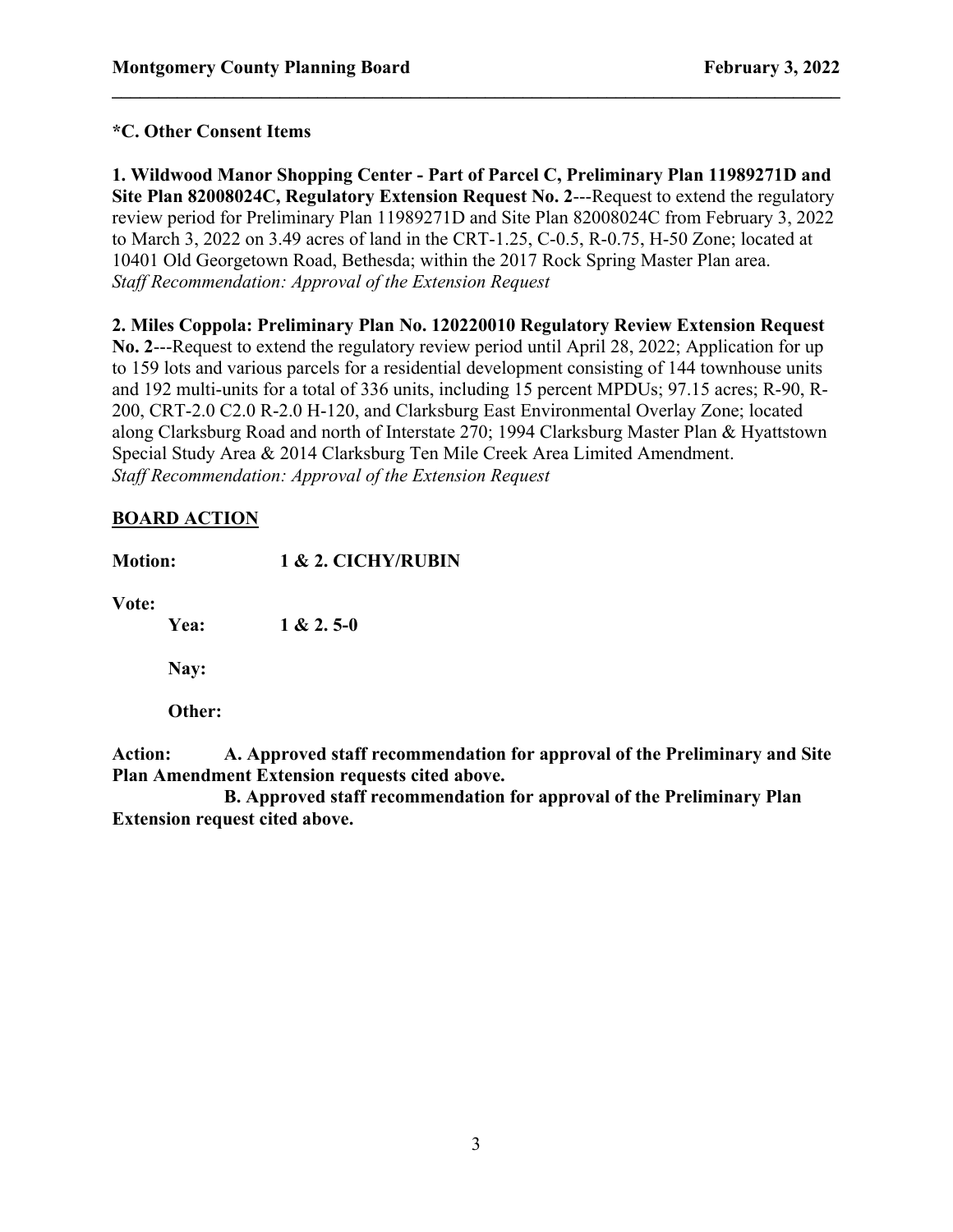# **\*D. Approval of Minutes**

# **BOARD ACTION**

**Motion:**

**Vote:**

**Yea:**

**Nay:**

**Other:** 

**Action: There were no Planning Board Meeting Minutes submitted for approval.**

**\_\_\_\_\_\_\_\_\_\_\_\_\_\_\_\_\_\_\_\_\_\_\_\_\_\_\_\_\_\_\_\_\_\_\_\_\_\_\_\_\_\_\_\_\_\_\_\_\_\_\_\_\_\_\_\_\_\_\_\_\_\_\_\_\_\_\_\_\_\_\_\_\_\_\_\_\_\_**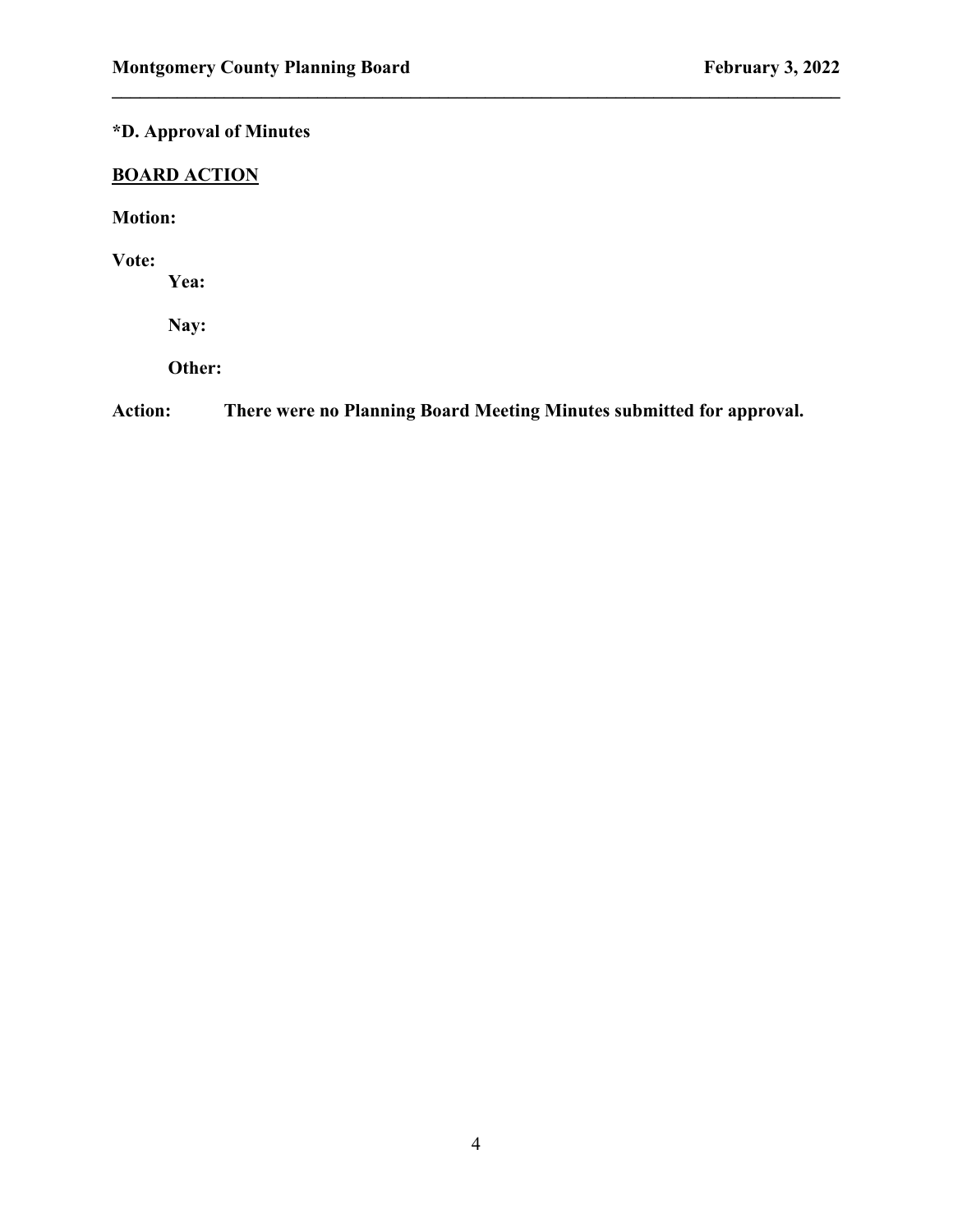# **2. Roundtable Discussion REMOVED**

- Planning Department Director's Report

**\_\_\_\_\_\_\_\_\_\_\_\_\_\_\_\_\_\_\_\_\_\_\_\_\_\_\_\_\_\_\_\_\_\_\_\_\_\_\_\_\_\_\_\_\_\_\_\_\_\_\_\_\_\_\_\_\_\_\_\_\_\_\_\_\_\_\_\_\_\_\_\_\_\_\_\_\_\_**

# **BOARD ACTION**

# **Motion:**

#### **Vote:**

**Yea:**

**Nay:**

**Other:** 

# **Action: This Item was removed from the Planning Board agenda.**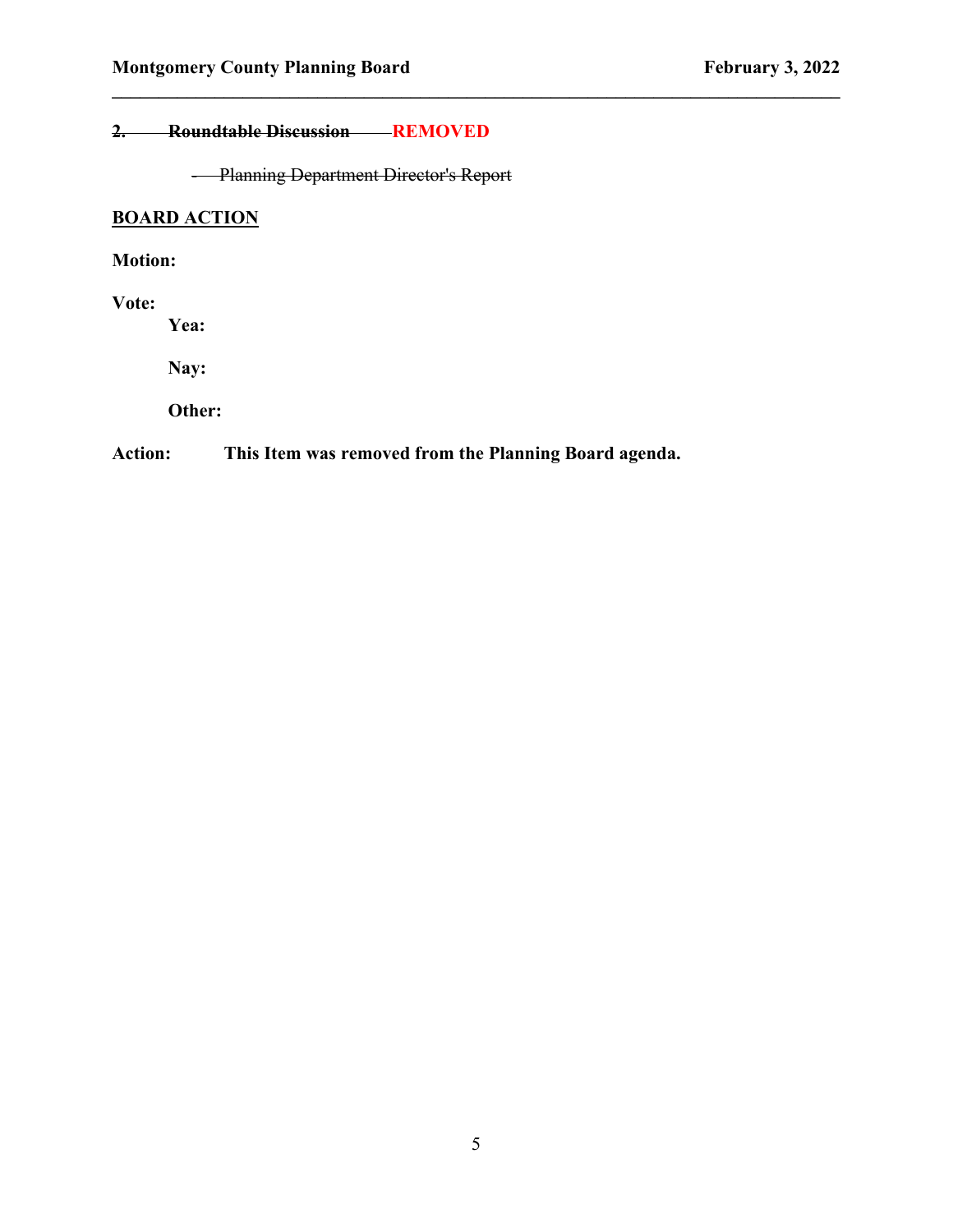### **3. Warner Circle Special Park**---Authorization to dispose of buildings for adaptive reuse.

**\_\_\_\_\_\_\_\_\_\_\_\_\_\_\_\_\_\_\_\_\_\_\_\_\_\_\_\_\_\_\_\_\_\_\_\_\_\_\_\_\_\_\_\_\_\_\_\_\_\_\_\_\_\_\_\_\_\_\_\_\_\_\_\_\_\_\_\_\_\_\_\_\_\_\_\_\_\_**

*Staff Recommendation: Approval and Adoption of Resolution*

### **BOARD ACTION**

| <b>Motion:</b> | <b>CICHY/RUBIN</b> |  |
|----------------|--------------------|--|
| Vote:<br>Yea:  | $5-0$              |  |
| Nay:           |                    |  |
| Other:         |                    |  |
|                |                    |  |

## **Action: Approved staff recommendation for approval of the proposed disposition of two park buildings in Warner Circle Special Park in connection with the proposed Warner Circle Mansion Condominiums project.**

Parks Department staff offered a multi-media presentation and discussed the proposed disposition of two existing buildings located at Warner Circle Special Park in Kensington. The Queen Anne Manor House and Carriage House, which were formerly used as a nursing home facility, are located on the grounds of the 4.44-acre park and have been maintained by the Parks Department since the park was acquired in 2005 through Legacy Open Space (LOS) funding. Improvements to the buildings include removal of non-contributing nursing home additions; restoration of building exteriors, including windows, roof, and walls, and repainted original color scheme; rebuilt south stone terrace; rebuilt porch east of rear wing; and reconnection of loop driveway. Adaptive reuse efforts for the building have included extensive coordination with the community to find feasible and appropriate reuse; a Request for Proposal (RFP) for a private partner, with no viable applicants responding; and public re-use as Parks Department offices and labs, which was never implemented.

The Parks Department has now finalized the contract for the sale of the buildings through a tri-party Development Agreement and Contract of Sale with WLC, the County, and the Commission under the following terms: the existing park will be turned into a condominium regime consisting of the park itself, which will remain public, the Manor House, and the Carriage House; WLC will purchase the two building condominium units in exchange for cash and inkind benefits totaling \$677,500; WLC proposes to create up to 19 residential units out of Warner Circle Manor and the Carriage House totaling approximately 13,888 square feet of developed space; public access will be provided to the restored Stone Terrace on the Manor House up to three times per year, a Recreation Room in the Carriage House up to eight times per year, and other public access as required by a Maryland Historical Trust easement; and an indoor historic exhibit on Kensington/Warner Manor will be made accessible to the public at certain times during the year, with regular open houses to also be held. Staff then requested that the Planning Board approve the disposition of the Manor and Carriage House buildings in Warner Circle

#### CONTINUED ON NEXT PAGE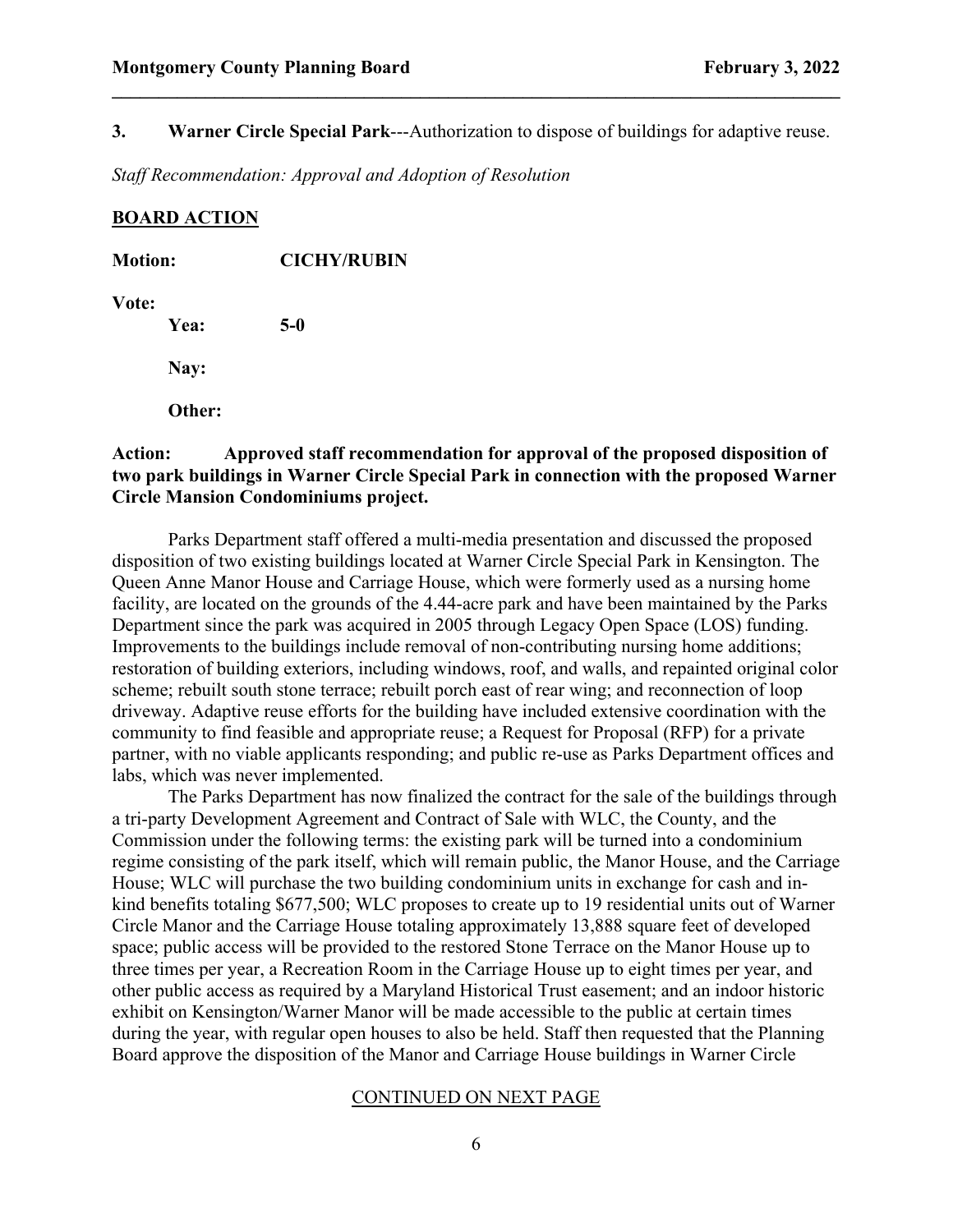## **3. Warner Circle Special Park**

#### **CONTINUED**

Special Park to WLC for a negotiated price of \$677,500, and to approve the establishment of a condominium regime at Warner Circle Special Park to provide for the operation of the park by the Commission and the development of up to 19 residential units by WLC.

**\_\_\_\_\_\_\_\_\_\_\_\_\_\_\_\_\_\_\_\_\_\_\_\_\_\_\_\_\_\_\_\_\_\_\_\_\_\_\_\_\_\_\_\_\_\_\_\_\_\_\_\_\_\_\_\_\_\_\_\_\_\_\_\_\_\_\_\_\_\_\_\_\_\_\_\_\_\_**

There followed a brief Board discussion with questions to staff, during which the Planning Board noted that they are approving the disposition of the buildings and the construction of the new condominiums, which staff noted would be reflected in the Resolution.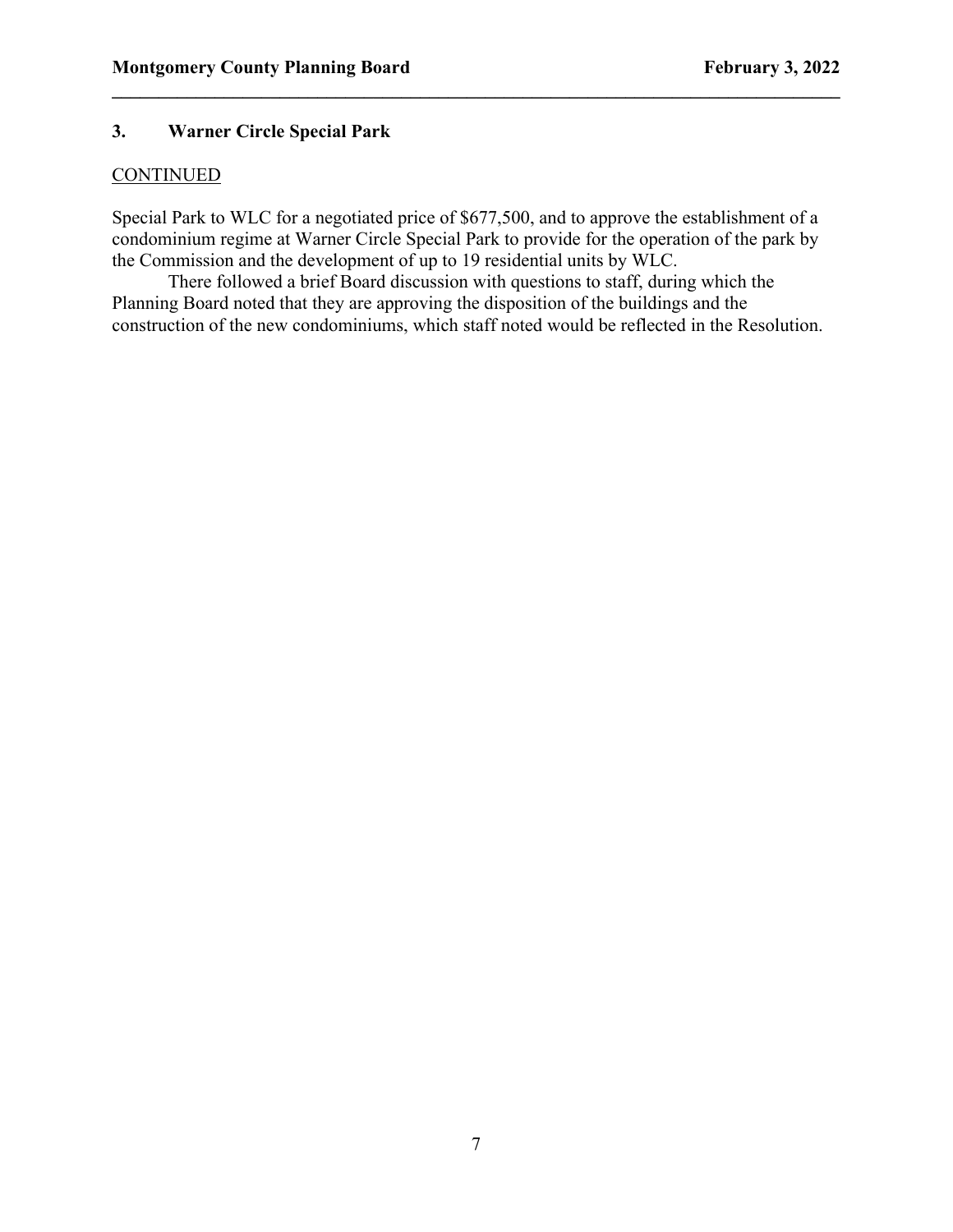**4. MacArthur Boulevard Bikeway, Phase 3**---Mandatory Referral MR2022012, MacArthur Boulevard Bikeway, Phase 3 Construction of sidepath improvements for bicycles and pedestrians along the west side of MacArthur Boulevard between Oberlin Avenue and the DC line. Master Plan – Bethesda/Chevy Chase Master Plan (1990).

**\_\_\_\_\_\_\_\_\_\_\_\_\_\_\_\_\_\_\_\_\_\_\_\_\_\_\_\_\_\_\_\_\_\_\_\_\_\_\_\_\_\_\_\_\_\_\_\_\_\_\_\_\_\_\_\_\_\_\_\_\_\_\_\_\_\_\_\_\_\_\_\_\_\_\_\_\_\_**

*Staff Recommendation: Approval with Comments*

## **BOARD ACTION**

| <b>Motion:</b> | <b>CICHY/VERMA</b> |  |
|----------------|--------------------|--|
| Vote:<br>Yea:  | $5-0$              |  |
| Nay:           |                    |  |
| Other:         |                    |  |
|                |                    |  |

## **Action: Approved staff recommendation to transmit comments to Montgomery County Department of Transportation, as discussed during the meeting and as stated in the attached transmittal letter.**

Planning Department staff offered a multi-media presentation and discussed a proposed Mandatory Referral request from Montgomery County Department of Transportation (MCDOT) for pedestrian and bicycle safety improvements along MacArthur Boulevard. The approximately 2.2 linear-mile project boundary extends from Oberlin Avenue to the District of Columbia line in Bethesda within the Bethesda/Chevy Chase Master Plan, Bicycle Master Plan, and Master Plan of Highways and Transitways areas. According to staff, the segment of MacArthur Boulevard within the project boundary is a two-lane, two-way roadway currently classified as an Arterial with narrow to no shoulders on the south side, and no shoulders along the north side. Staff noted that the Boulevard will be reclassified as a Neighborhood Connector. It currently connects multiple residential neighborhoods in Bethesda and has a posted speed limit of 30 miles per hour. There is an existing sidepath along the project boundary that continues beyond both ends of the project limits with a few short sections where the existing sidepath effectively becomes a shoulder. Due to two existing aqueduct facilities, the project area is extremely constrained.

Proposed improvements include new three-foot-wide shoulders on both sides of the Boulevard, new five-foot-wide buffers along most of the project area, and an eight-foot-wide sidepath along the south side of the Boulevard to tie into the existing pedestrian and bicycle network at the project limits. Staff then discussed environmental guidelines, historic preservation, and master plan conformance issues, as detailed in the January 27 technical staff report.

Staff recommendations include widening shoulders to four feet and street buffers to six feet; reducing the posted speed to 25 miles per hour; providing a pedestrian refuge on the south side of MacArthur Boulevard between Oberlin Avenue and the ramp to the Clara Barton

#### CONTINUED ON NEXT PAGE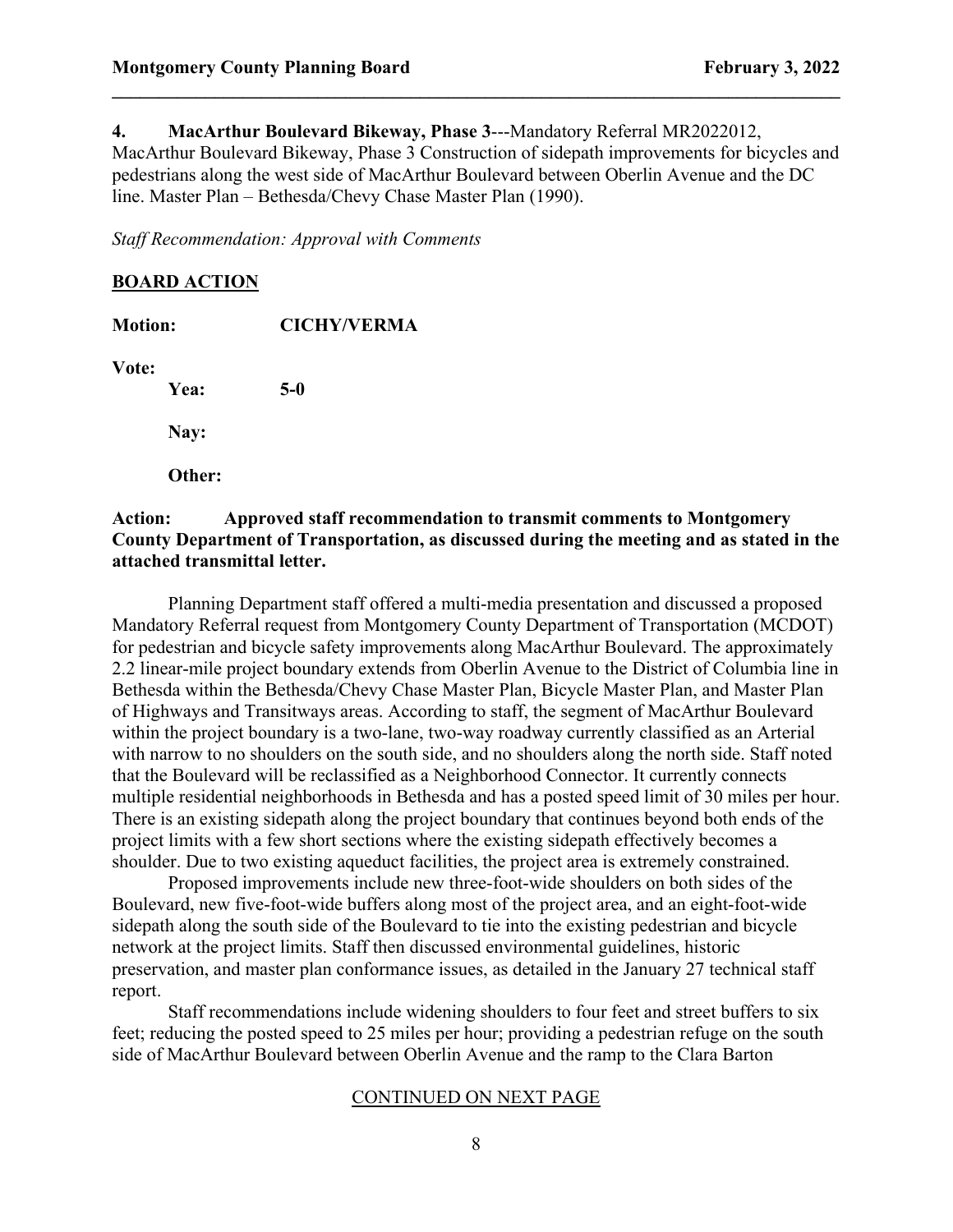## **4. MacArthur Boulevard Bikeway, Phase 3**

### **CONTINUED**

Parkway; maintaining the sidepath's elevation across driveways; providing high-visibility crosswalks with median refuge where possible at the Mohican Road, Mohican Swim Club, Walhonding Road, Sangamore Road, Madaket Road, and Maryland Avenue intersections; providing wayfinding signage for trail users; provision of additional information regarding the current approach in limiting environmental impacts specifically related to slopes, forest, and endangered species; and continued coordination with Planning Department staff during the development of 65 percent, Semi-Final, and Final design plans.

**\_\_\_\_\_\_\_\_\_\_\_\_\_\_\_\_\_\_\_\_\_\_\_\_\_\_\_\_\_\_\_\_\_\_\_\_\_\_\_\_\_\_\_\_\_\_\_\_\_\_\_\_\_\_\_\_\_\_\_\_\_\_\_\_\_\_\_\_\_\_\_\_\_\_\_\_\_\_**

Mr. Dan Sheridan of MCDOT offered brief comments and answered questions from the Planning Board.

There followed extensive discussion, during which the Planning Board instructed staff to explore a safe and effective MacArthur Boulevard crossing from the Cabin John Trail to the C&O Canal Trail, as well as automated speed enforcement measures.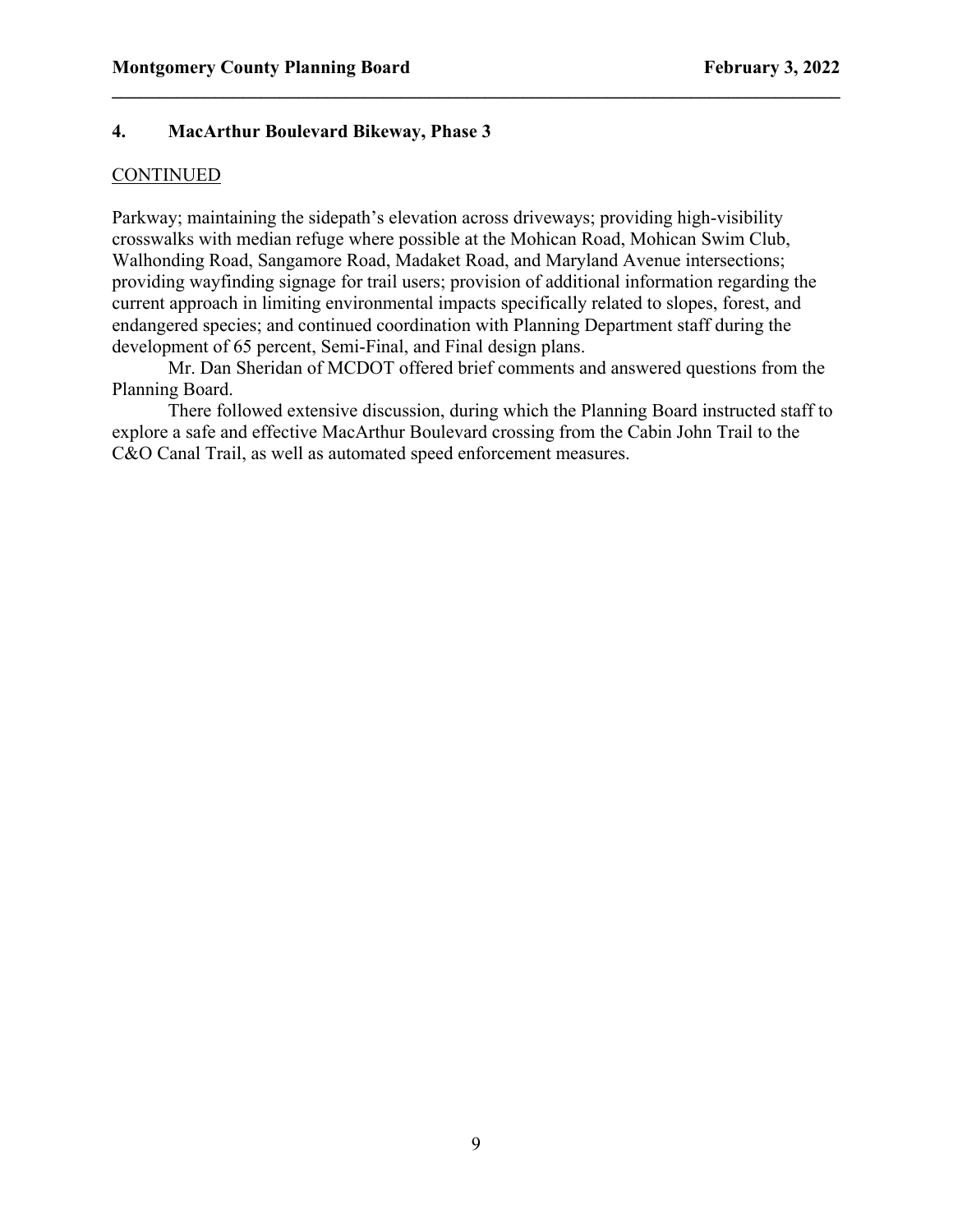## \***5. Seneca Property**

**A. Seneca Property, Preliminary Plan No. 120210250**---Application to subdivide Parcel (14124 Seneca Rd) into three lots for three single-family detached units; Located on the east side of Seneca Road (MD 112) 600 feet south of the intersection with Darnestown Road (MD 28); RE-2 Zone and Rural Village Center Overlay Zone, 7.17 acres, 2002 Potomac Subregion Master Plan.

**\_\_\_\_\_\_\_\_\_\_\_\_\_\_\_\_\_\_\_\_\_\_\_\_\_\_\_\_\_\_\_\_\_\_\_\_\_\_\_\_\_\_\_\_\_\_\_\_\_\_\_\_\_\_\_\_\_\_\_\_\_\_\_\_\_\_\_\_\_\_\_\_\_\_\_\_\_\_**

*Staff Recommendation: Approval with Conditions*

**B. Seneca Property, Site Plan No. 820210200**---Application to construct three single-family detached units; Located on the east side of Seneca Road (MD 112) 600 feet south of the intersection with Darnestown Road (MD 28); RE-2 Zone and Rural Village Center Overlay Zone, 7.17 acres, 2002 Potomac Subregion Master Plan. *Staff Recommendation: Approval with Conditions*

## **BOARD ACTION**

**Motion: A & B. CICHY/RUBIN**

**Vote:**

**Yea: A & B. 5-0**

**Nay:**

**Other:** 

**Action: A. Approved staff recommendation for approval of the Preliminary Plan cited above, subject to conditions, which will be reflected in an associated Resolution to be adopted by the Planning Board at a later date.**

**B. Approved staff recommendation for approval of the Site Plan cited above, subject to conditions, which will be reflected in an associated Resolution to be adopted by the Planning Board at a later date.**

Planning Department staff offered a multi-media presentation and discussed proposed Preliminary and Site Plan requests to subdivide a property for the construction of single-family detached dwellings. The site is currently undeveloped and maintained as open lawn area.

The applicant proposes to create three lots for the construction of three single-family detached residences. Each lot will be accessed from MD112, with two lots utilizing a new shared driveway, and the third served by a new single driveway. The applicant will dedicate 0.29 acres of right-of-way (ROW) along the MD112 frontage for the construction of a 10-foot-wide shared use path and the planting of street trees.

Staff then discussed the associated Preliminary/Final Forest Conservation Plan (FFCP), which results in an afforestation requirement of 1.47 acres, which will be met through onsite plantings that will be protected in a Category I Conservation Easement. The applicant has also

### CONTINUED ON NEXT PAGE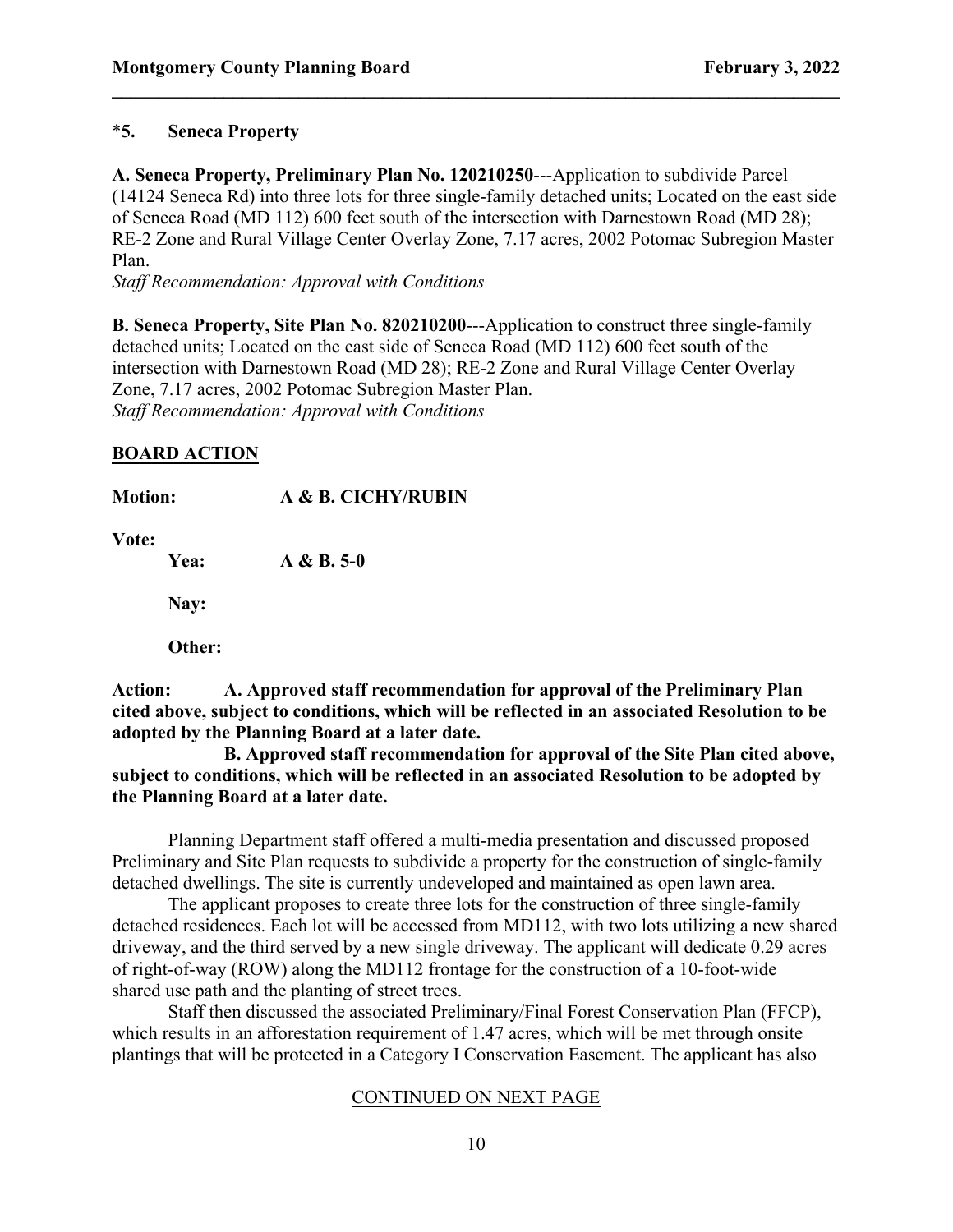# \***5. Seneca Property**

### **CONTINUED**

submitted a variance request to remove seven high-priority trees and impact three others, which will be mitigated through the planting of 26 overstory native trees, with 11 to be planted along the shared-use path and the remainder to be planted throughout the proposed lots.

**\_\_\_\_\_\_\_\_\_\_\_\_\_\_\_\_\_\_\_\_\_\_\_\_\_\_\_\_\_\_\_\_\_\_\_\_\_\_\_\_\_\_\_\_\_\_\_\_\_\_\_\_\_\_\_\_\_\_\_\_\_\_\_\_\_\_\_\_\_\_\_\_\_\_\_\_\_\_**

Mr. Marty Mitchell, member of the applicant's team, offered brief comments and answered questions from the Planning Board.

There followed a brief Board discussion with questions to staff.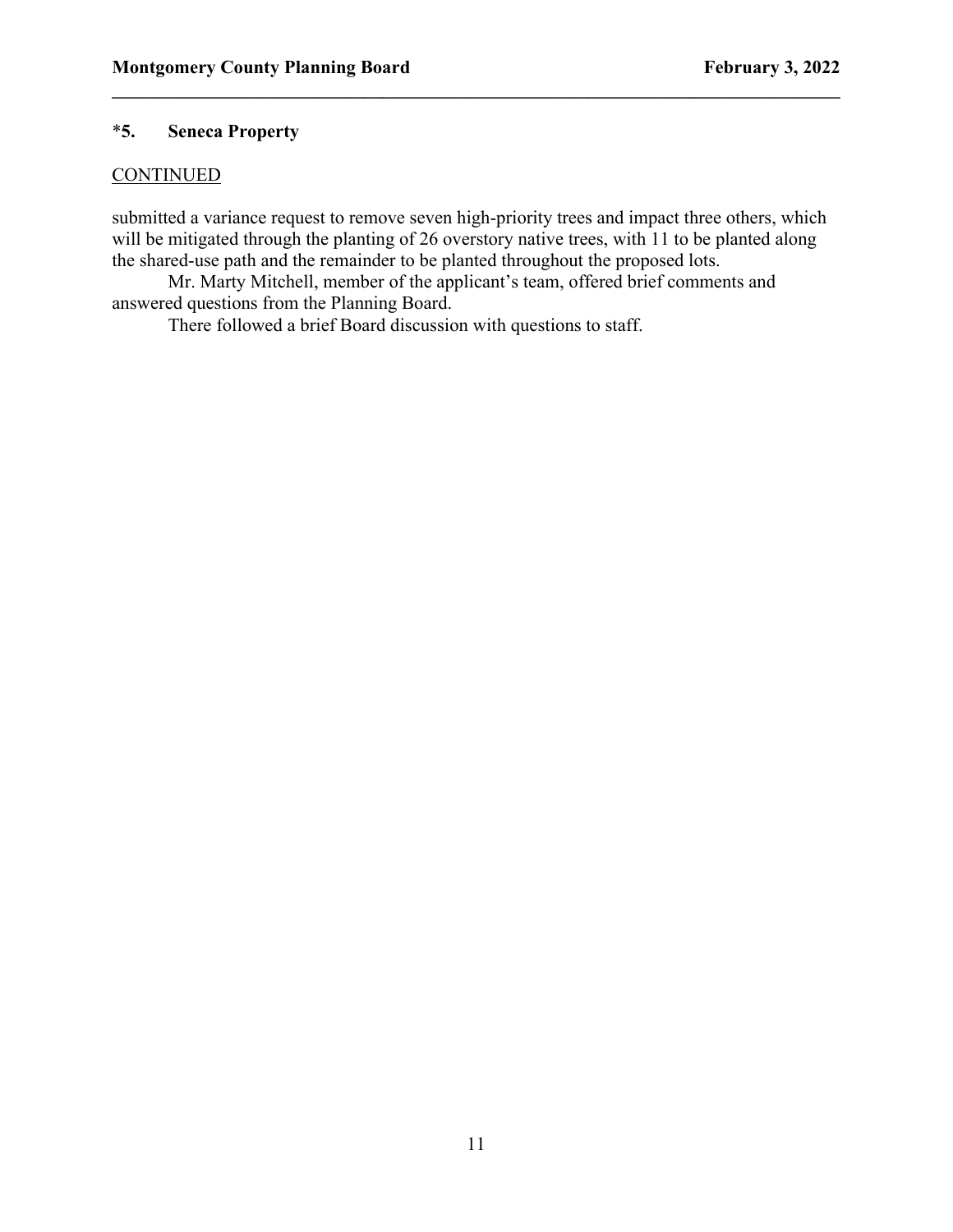**6. Fairland and Briggs Chaney Master Plan – Planning Board Briefing on Community** 

**\_\_\_\_\_\_\_\_\_\_\_\_\_\_\_\_\_\_\_\_\_\_\_\_\_\_\_\_\_\_\_\_\_\_\_\_\_\_\_\_\_\_\_\_\_\_\_\_\_\_\_\_\_\_\_\_\_\_\_\_\_\_\_\_\_\_\_\_\_\_\_\_\_\_\_\_\_\_**

**Engagement**---This briefing is an update on community engagement activities which include data summaries on Everyday Canvassing efforts, a Pedestrian Audit and the summer and fall outreach and Listening Sessions that were conducted since the approval of the Scope of Work.

# **BOARD ACTION**

**Motion:**

**Vote:**

**Yea:**

**Nay:**

**Other:** 

### **Action: Received briefing followed by discussion.**

Planning Department staff offered a multi-media presentation and briefed the Planning Board on the community engagement efforts for the Fairland and Briggs Chaney Master Plan. According to staff, the planning team has been working on both community engagement and the existing conditions analysis of the plan area since April 2021. The major goals of the Plan are creating a more complete community, fostering corridor growth, promoting economic development, increasing housing opportunities, specifically near Bus Rapid Transit (BRT), and exploring ways to improve parks, recreation, design, arts, and celebrate culture. In an effort to reach residents "where they are," staff has hosted six community events, conducted surveys and questionnaires, hosted four fall listening sessions, performed everyday canvassing activities and conducted 544 in-person interviews, conducted a pedestrian audit, hosted an onsite pop-up event, and hosted more than 86 stakeholder meetings. Thus far, the gathered data has revealed that the top three issues of concern are regarding parks and recreation, housing, and transportation. Other concerns include the need for additional youth activities, better community activities, more retail, better quality and healthier dining choices, reduced school class sizes, and increased public safety, among others, as detailed in the January 27 technical staff report.

There followed extensive discussion, during which the Planning Board instructed staff to return with more qualitative housing data and to explore ways to apply the lessons learned during the outreach efforts for this plan to other master plan work.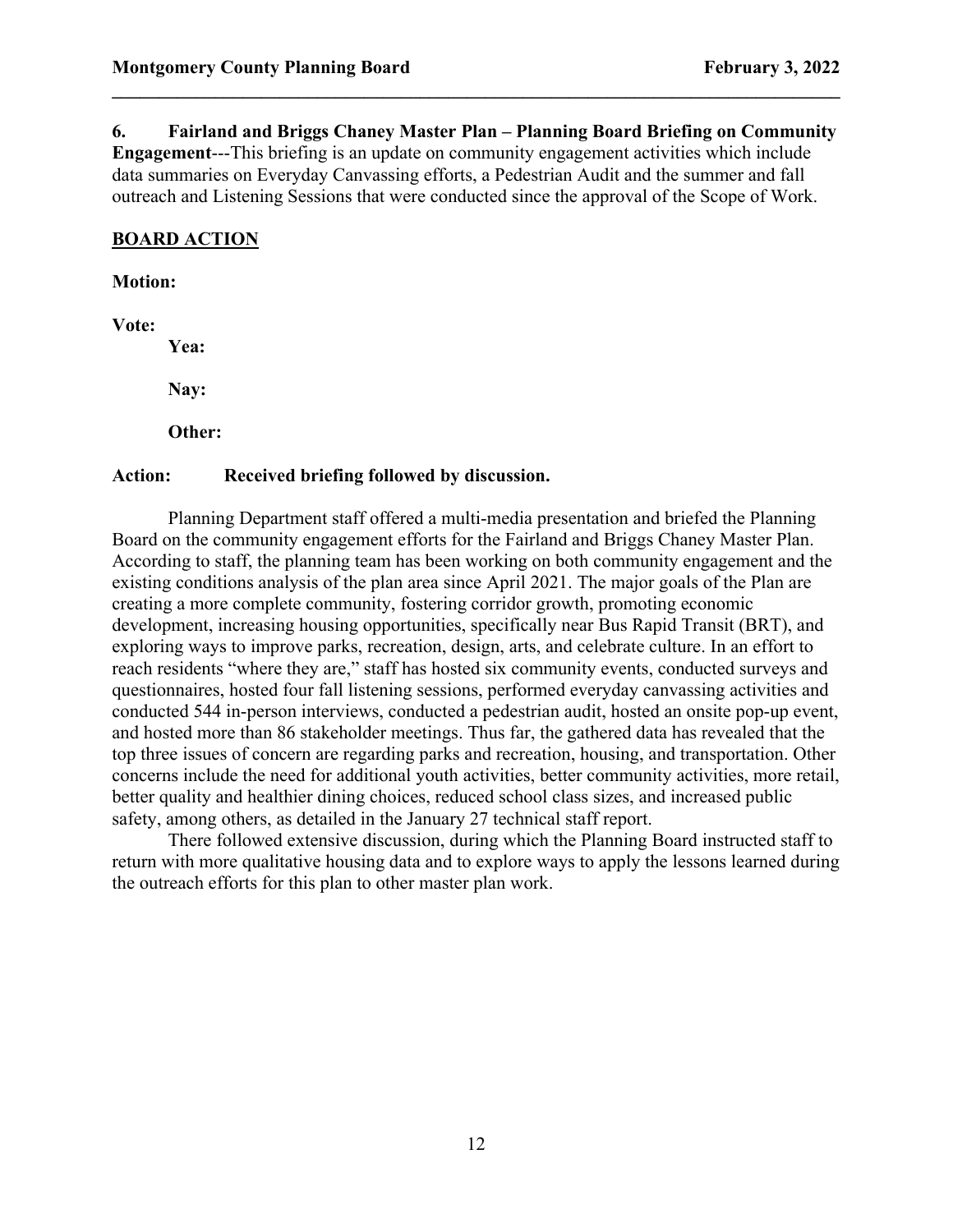## **8. Legislative Update: HB 404 – Vehicle Laws – Speed Limits – Establishment**

**\_\_\_\_\_\_\_\_\_\_\_\_\_\_\_\_\_\_\_\_\_\_\_\_\_\_\_\_\_\_\_\_\_\_\_\_\_\_\_\_\_\_\_\_\_\_\_\_\_\_\_\_\_\_\_\_\_\_\_\_\_\_\_\_\_\_\_\_\_\_\_\_\_\_\_\_\_\_**

*Staff Recommendation: Favorable with Amendment*

## **BOARD ACTION**

| <b>Motion:</b> |        | <b>RUBIN/CICHY</b> |  |
|----------------|--------|--------------------|--|
| Vote:          | Yea:   | $5-0$              |  |
|                | Nay:   |                    |  |
|                | Other: |                    |  |
|                |        |                    |  |

# **Action: Received briefing and approved staff recommendation to support proposed State Bill HB 404, as amended.**

Legal Department staff offered a briefing on Maryland State House Bill 404, which expands a previous County bill to a State-wide bill that authorizes local authorities to decrease the maximum posted speed limit after performing an engineering and traffic investigation and prohibits local authorities from implementing new speed monitoring systems where the speed limit was decreased. Counsel then requested that the Planning Board support an amendment to the Bill that specifically mentions the Maryland-National Capital Park and Planning Commission (M-NCPPC) as an authority, thus enabling the Commission to regulate the posted speed limits.

There followed a brief Board discussion with questions to staff.